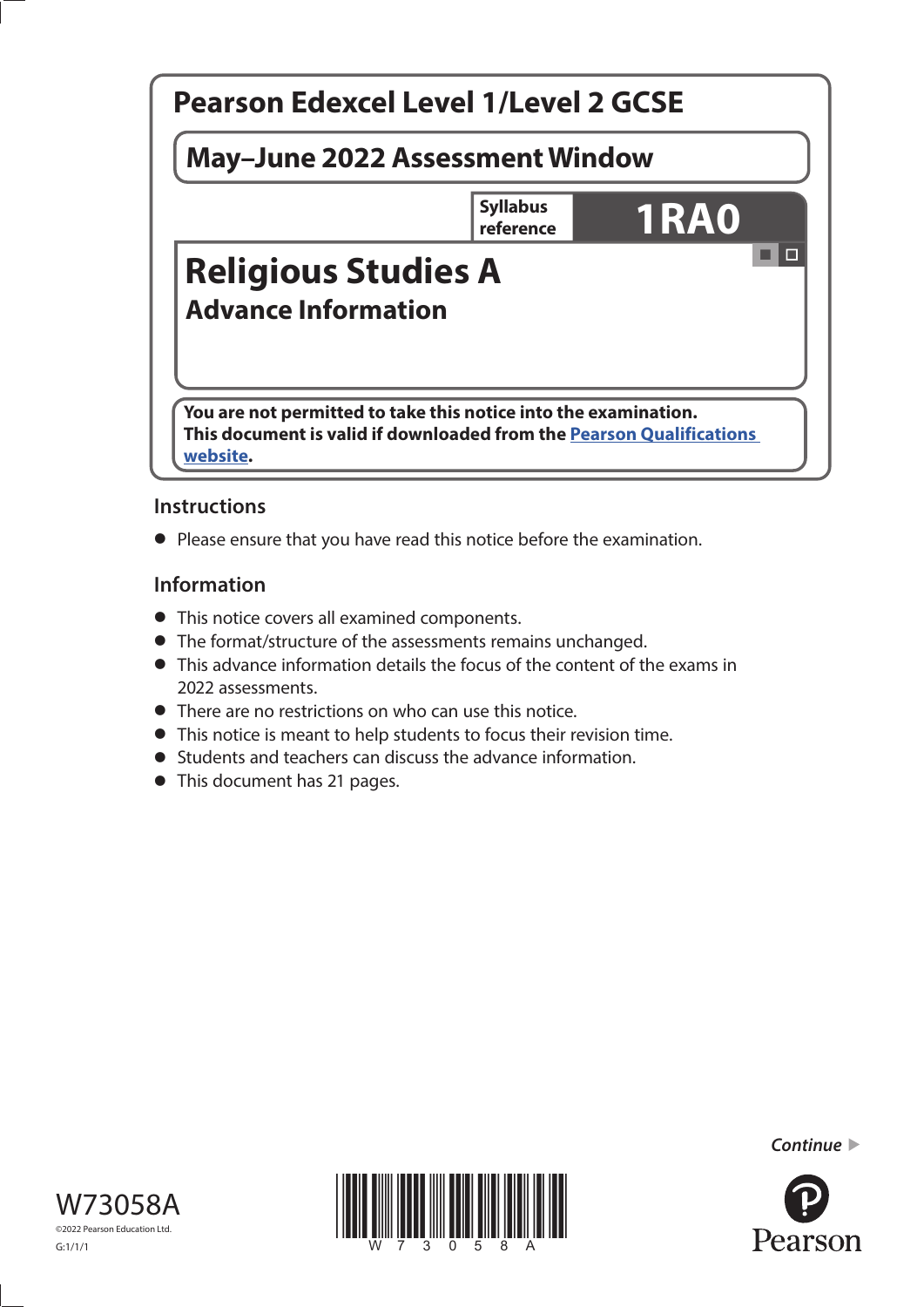#### **General advice**

- In addition to covering the content outlined in the advance information, students and teachers should consider how to:
	- manage their revision of parts of the specification that may be assessed in areas not covered by the advance information
	- manage their revision of other parts of the specification that may provide knowledge which helps with understanding the areas being tested in 2022.
- For specifications with synoptic assessments, topics not explicitly given in the advance information may appear, e.g. where students are asked to bring together knowledge, skills and understanding from across the specification.
- For specifications with optional papers/topics/content, students should only refer to the advance information for their intended option.
- (Bullet point black) For specifications with NEA, advance information does not cover any NEA components

A link to the Joint Council for Qualifications guidance document on advance information can be found on the Joint Council for Qualifications website or [here](https://www.jcq.org.uk/wp-content/uploads/2021/10/Advance-Information-for-General-Qualifications-2021-22.pdf).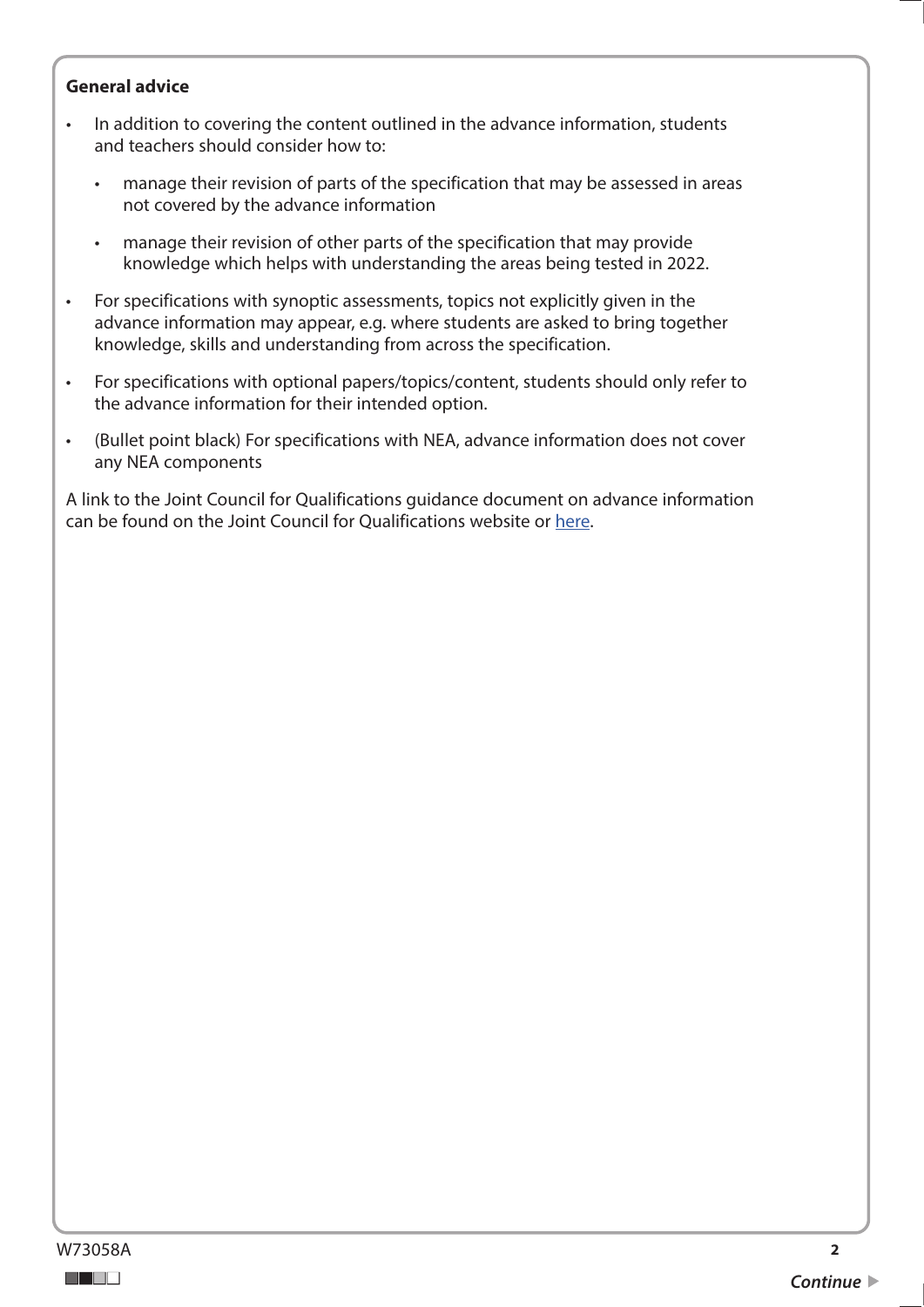#### **Advance Information**

#### **Subject specific section**

- For each paper, the information listed in the tables shows the major focus of the content of certain AO1 and AO2 questions.
- For the sections outlined in this notice, exam questions will sample content from the areas listed in this advance information. Note that the exam may include some or all of the content in the listed topics.
- Sections not outlined in this advance information will follow the normal examination rules.
- The information is presented in specification order and not in question order.
- Students will be credited for using any relevant knowledge from any other topic areas when answering questions. In the questions assessing the sections outlined in this advance information, there is no expectation of knowledge beyond that identified in order to achieve full marks.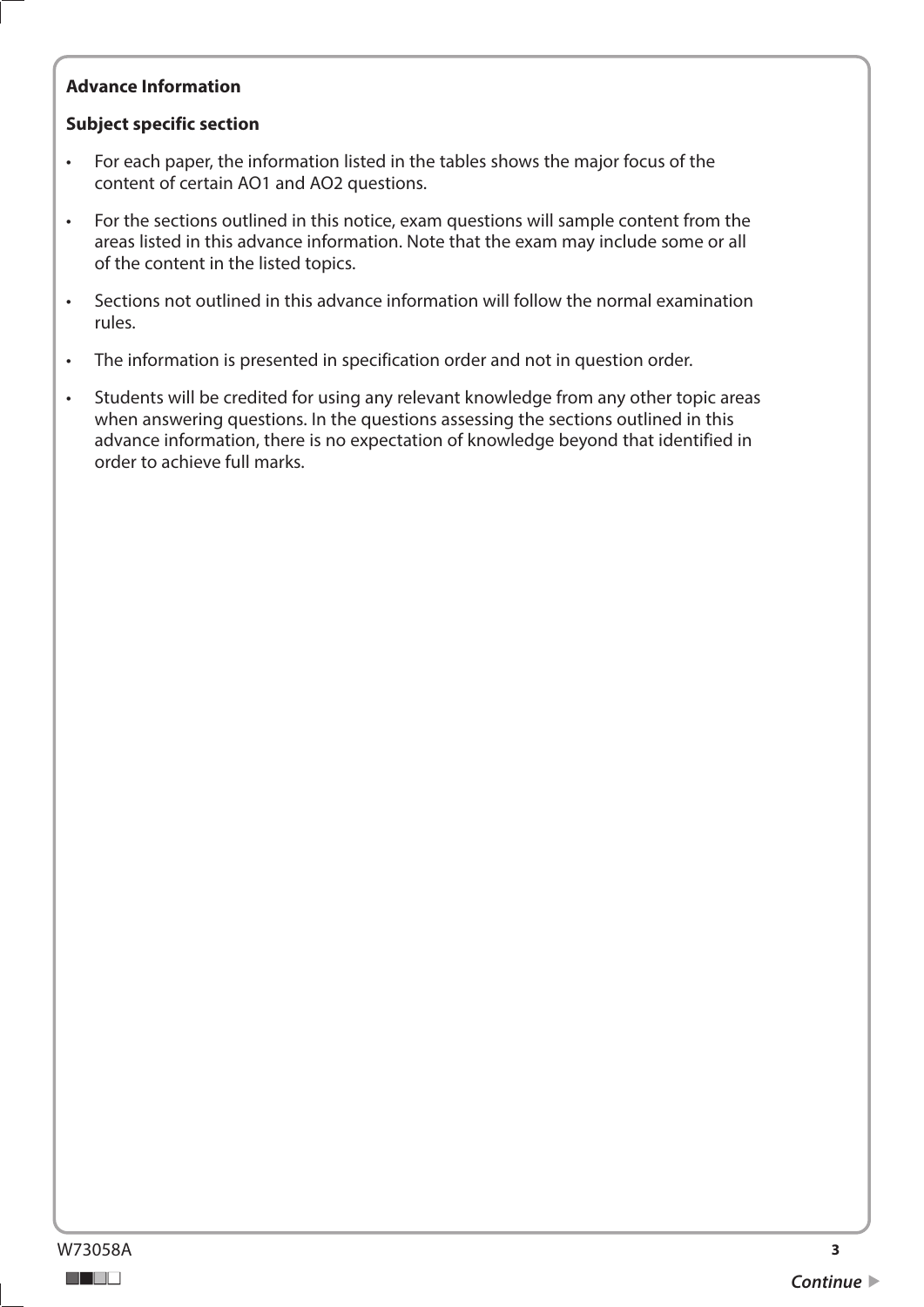### **Table of Contents**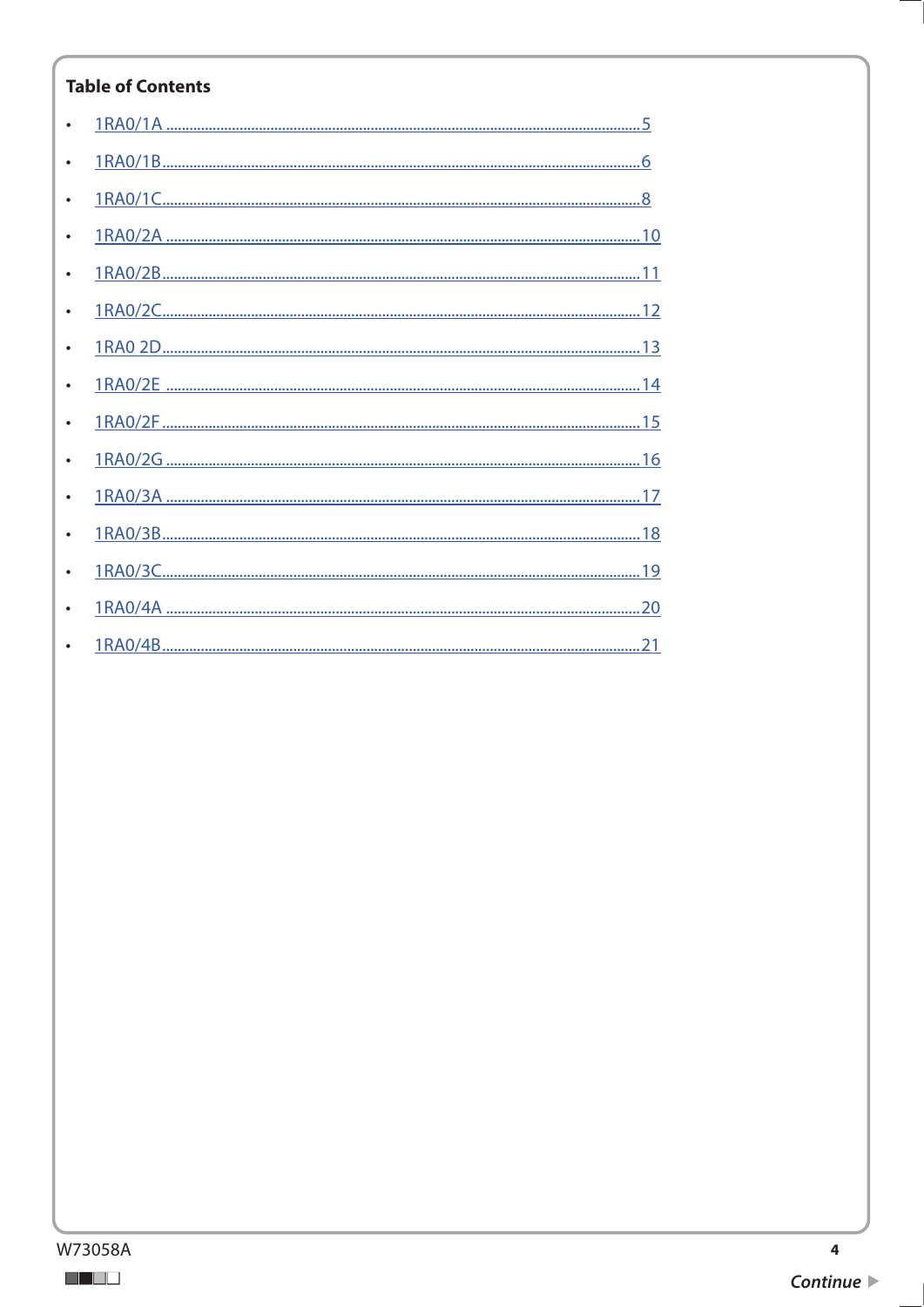## <span id="page-4-0"></span>**1RA0/1A**

## **Paper 1: Area of Study 1 – Study of Religion**

### **Option 1A – Catholic Christianity**

### **Section 1: Beliefs and Teachings**

|     | <b>Content</b>                                                                                                                                                                                                                                                                                                                                                                                                              |
|-----|-----------------------------------------------------------------------------------------------------------------------------------------------------------------------------------------------------------------------------------------------------------------------------------------------------------------------------------------------------------------------------------------------------------------------------|
| 1.1 | The Trinity: the nature and significance of the Trinity as expressed in the Nicene<br>Creed; the nature and significance of the oneness of God; the nature and<br>significance of each of the Persons individually: God as the Father, Son and Holy<br>Spirit; how this is reflected in worship and belief in the life of a Catholic today.                                                                                 |
| 1.3 | Creation: the nature and significance of the biblical account of Creation,<br>including Genesis 1-3; and how it may be understood in divergent ways in<br>Christianity, including reference to literal and metaphorical interpretations; the<br>significance of the Creation account for Catholics in understanding the nature<br>and characteristics of God, especially as Creator, benevolent, omnipotent and<br>eternal. |
| 1.5 | The Incarnation: Jesus as incarnate Son, the divine Word, including John 1, both<br>fully God and fully human; the scriptural origins of this belief, including John<br>1:1-18 and its importance for Catholics today.                                                                                                                                                                                                      |
| 1.6 | The events in the Paschal Mystery: Catholic teachings about the life, death,<br>resurrection and ascension of Jesus, including reference to Luke 24; the<br>redemptive efficacy of these events and their significance for Catholics today.                                                                                                                                                                                 |

#### **Section 3: Sources of Wisdom and Authority**

|     | <b>Content</b>                                                                                                                                                                                                                                                                                                                                                                                     |
|-----|----------------------------------------------------------------------------------------------------------------------------------------------------------------------------------------------------------------------------------------------------------------------------------------------------------------------------------------------------------------------------------------------------|
| 3.4 | The Second Vatican Council: the nature, history and importance of the council;<br>the nature and significance of the four key documents for the Church and for<br>Catholic living: Dei Verbum, Lumen Gentium, Sacrosanctum Concilium and<br>Gaudium et Spes.                                                                                                                                       |
| 3.6 | The meaning of the four marks of the Church: the nature of the Church as one,<br>holy, catholic and apostolic including reference to the Nicene Creed and the First<br>Council of Constantinople; how the marks may be understood in divergent ways<br>within Christianity; why they are important for Catholics today.                                                                            |
| 3.7 | Mary as a model of the Church: the significance of Mary as a model of the<br>Church - joined with Christ in the work of salvation, as a model of discipleship<br>and as a model of faith and charity, including Luke 1:26-39 and Catechism of the<br>Catholic Church 963-975; the implications of this teaching for Catholic life today.                                                           |
| 3.8 | Sources of personal and ethical decision making: the example and teaching of<br>Jesus as the authoritative source for moral teaching; Jesus as fulfilment of the<br>Law, including Matthew 5:17-24; divergent understandings of the place and<br>authority of natural law; virtue and the primacy of conscience; the divergent<br>implications of these sources of authority for Christians today. |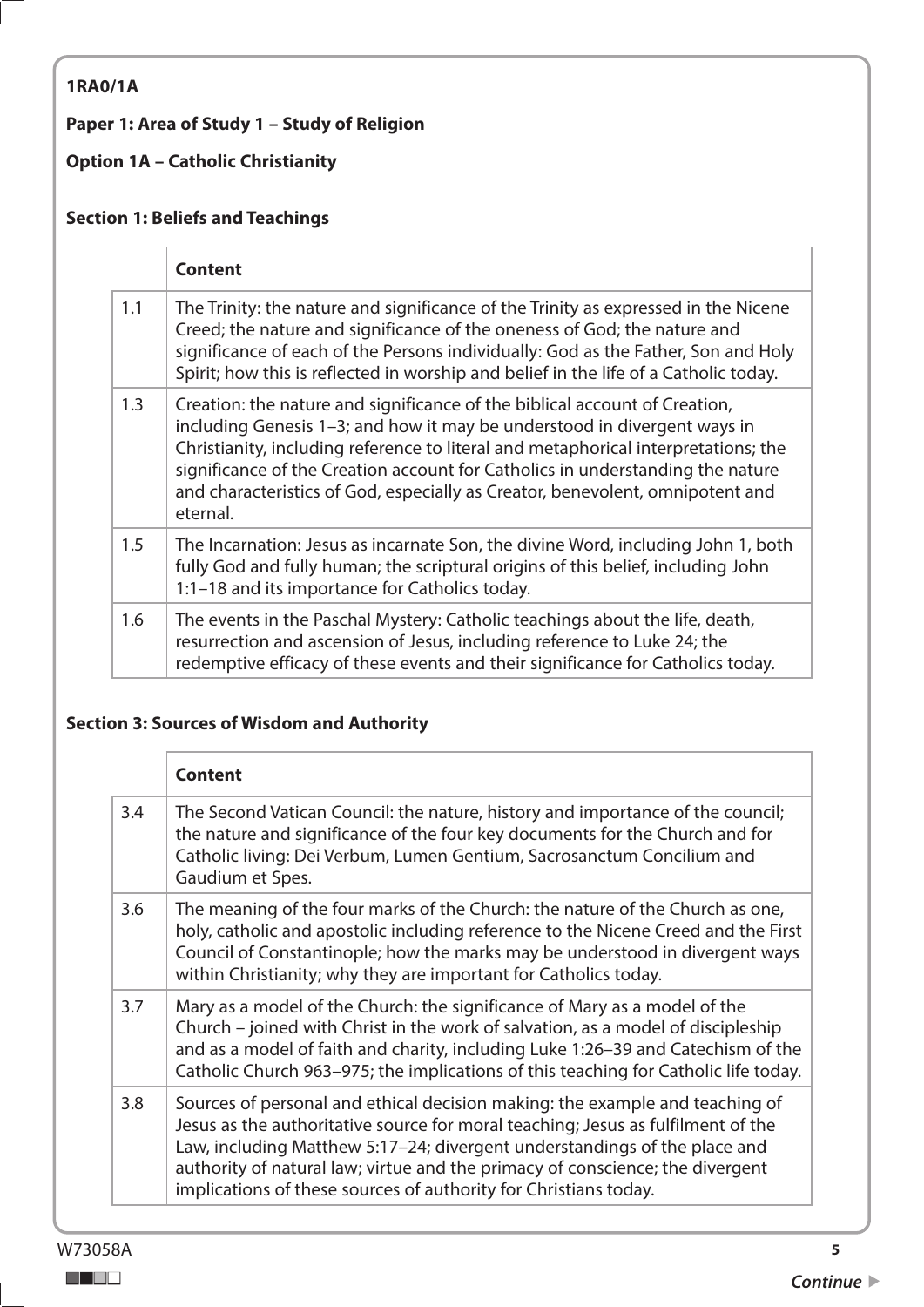#### <span id="page-5-0"></span>**1RA0/1B**

#### **PAPER 1: Area of Study 1 – Study of Religion**

### **Option 1B – Christianity**

### **Section 1: Beliefs and Teachings**

|        | <b>Content</b>                                                                                                                                                                                                                                                                                                                                                                                                                                             |
|--------|------------------------------------------------------------------------------------------------------------------------------------------------------------------------------------------------------------------------------------------------------------------------------------------------------------------------------------------------------------------------------------------------------------------------------------------------------------|
| 1.2    | The creation of the universe and of humanity: the biblical account of creation<br>and divergent ways in which it may be understood by Christians, including as<br>literal and metaphorical; the role of the Word and Spirit in creation, including<br>John 1:1-18 and Genesis 1-3; the importance of creation for Christians today.                                                                                                                        |
| 1.3    | The Incarnation: the nature and importance of the person of Jesus Christ as the<br>incarnate Son of God; the biblical basis of this teaching, including John 1:1-18<br>and 1 Timothy 3: 16 and its significance for Christians today.                                                                                                                                                                                                                      |
| $1.6*$ | Christian eschatology: divergent Christian teachings about life after death,<br>including the nature and significance of resurrection, judgement, heaven, and<br>hell and purgatory, with reference to the 39 Articles of Religion and Catholic<br>teachings; how beliefs about life after death are shown in the Bible, including<br>reference to 2 Corinthians 5:1-10 and divergent understandings as to why they<br>are important for Christians today. |
| 1.7    | The problem of evil/suffering and a loving and righteous God: the problems<br>it raises for Christians about the nature of God, including reference to<br>omnipotence and benevolence, including Psalm 103; how the problem may<br>cause believers to question their faith or the existence of God; the nature and<br>examples of natural suffering, moral suffering.                                                                                      |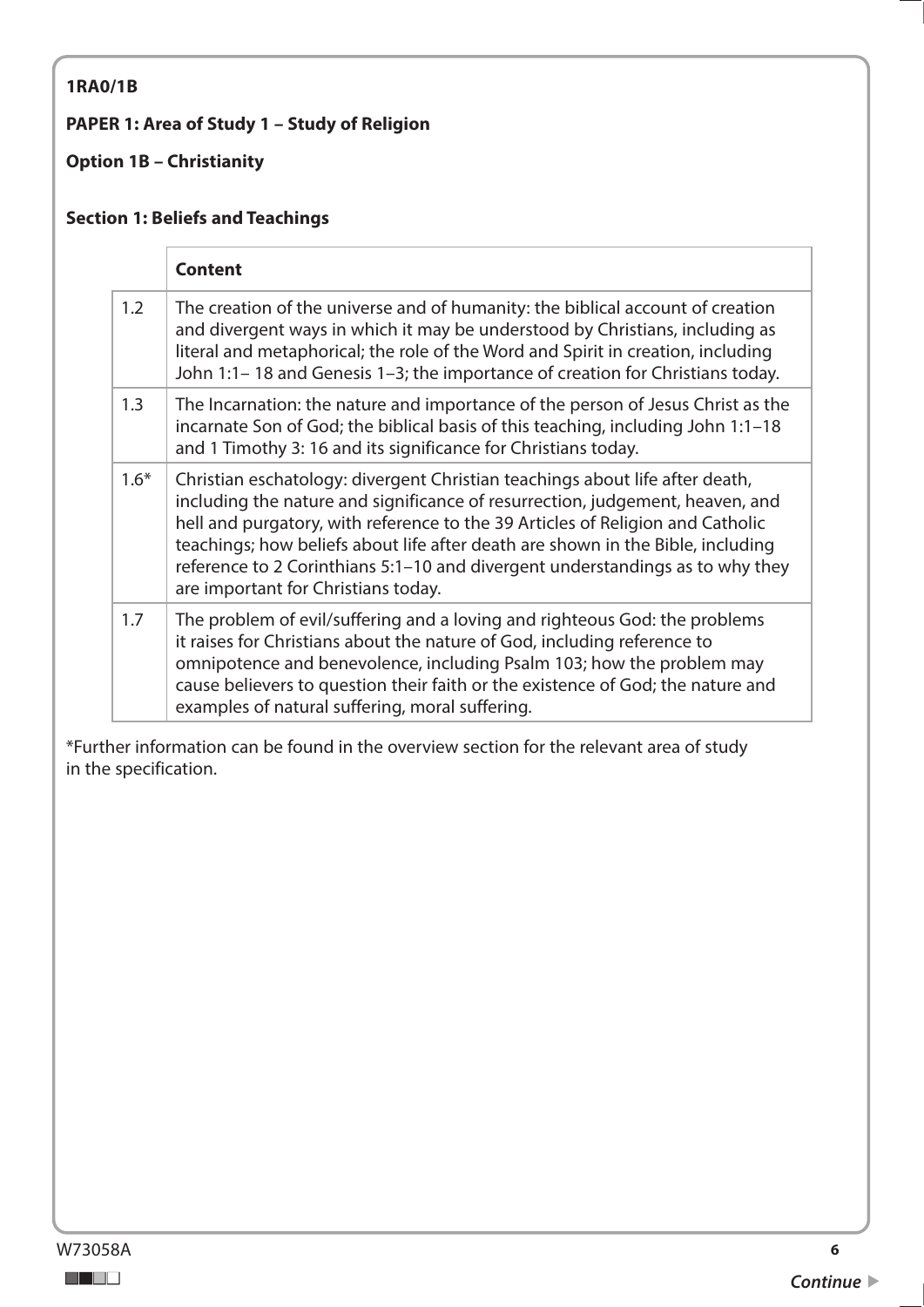|     | <b>Content</b>                                                                                                                                                                                                                                                                                                                                                                                                                                               |
|-----|--------------------------------------------------------------------------------------------------------------------------------------------------------------------------------------------------------------------------------------------------------------------------------------------------------------------------------------------------------------------------------------------------------------------------------------------------------------|
| 3.1 | The development and structure of the Bible and its unity as the Word of God:<br>Old Testament: law, history, prophets, writings; and New Testament: gospels,<br>letters; divergent interpretations of the authority of the Bible; the Bible as the<br>literal Word of God, the inspired Word of God, source of guidance and teaching<br>including 2 Timothy 3:16 and Dei Verbum Chapter 3; the implications of these<br>understandings for Christians today. |
| 3.4 | Jesus as the Word of God including John 1 and a role model: beliefs and<br>teachings about Jesus as the Word of God; divergent understandings of his<br>role in modelling practices, including Mark 8:34-38; the divergent implications<br>of Jesus' example in showing love for others, forgiveness, servanthood,<br>reconciliation and social justice, and in establishing the Kingdom of God, the<br>significance of these beliefs for Christians today.  |
| 3.6 | The growth and development of the Church: the establishment, development<br>and growth of the Catholic, Orthodox, Protestant and Pentecostal/Charismatic<br>Churches; changes in the Church as the Body of Christ including interpretations<br>of 1 Corinthians 12, the Filioque controversy and the Reformation; and<br>divergent understandings of the significance of the development of diverse<br>denominations within the Church today.                |
| 3.8 | The role of women in the Church: divergent understandings of the basis of roles<br>within the Bible, including interpretations of 1 Corinthians 14:33-40 and Romans<br>16:1-16; the historical development of attitudes towards women as leaders, and<br>the different roles of women today in the Church and Christian life; divergent<br>approaches to the role of women in different denominations.                                                       |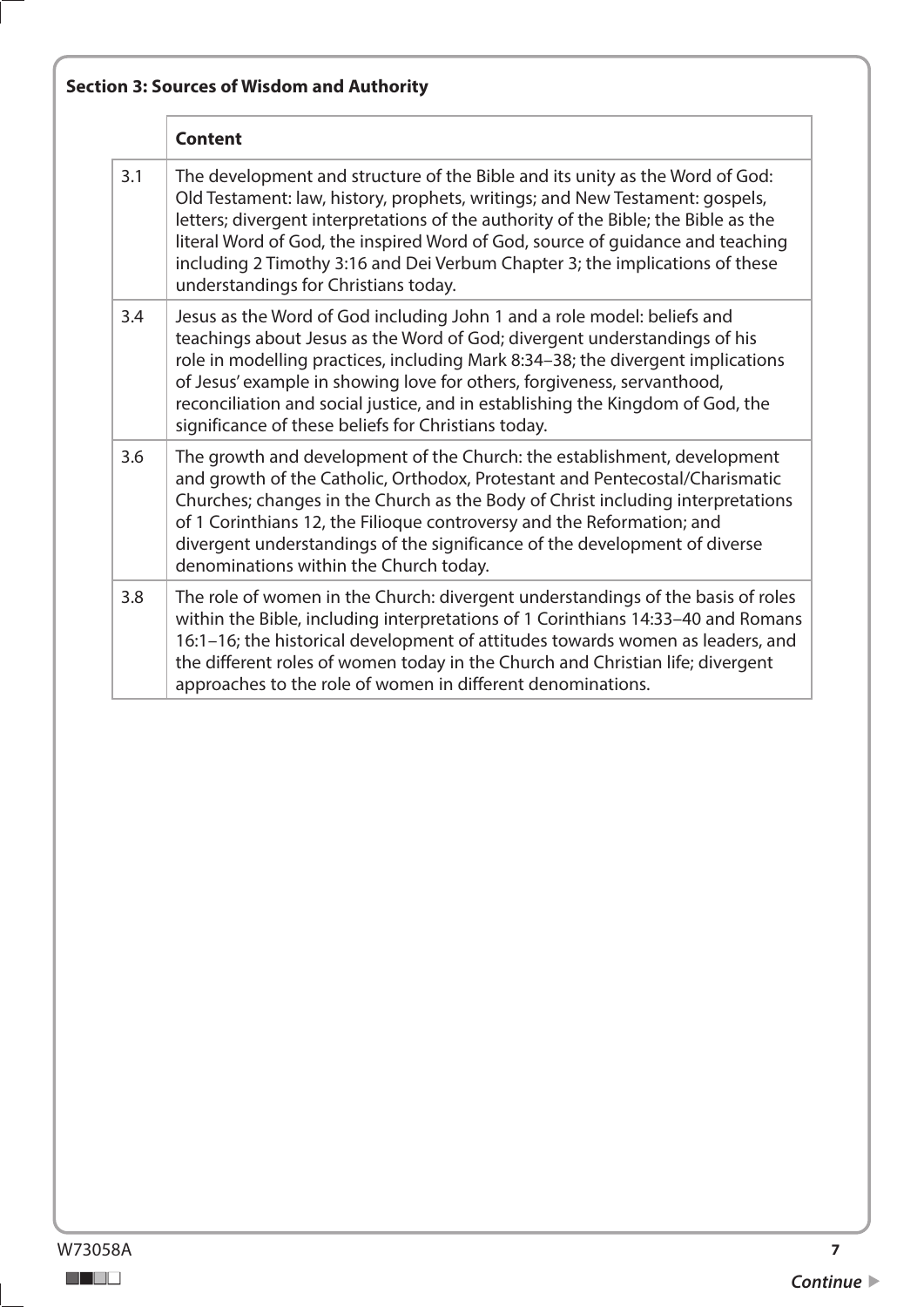### <span id="page-7-0"></span>**1RA0/1C**

### **PAPER 1: Area of Study 1 – Study of Religion**

### **Option 1C – Islam**

#### **Section 1: Beliefs and Teachings**

|        | <b>Content</b>                                                                                                                                                                                                                                                                                                                                                                                                                                                               |
|--------|------------------------------------------------------------------------------------------------------------------------------------------------------------------------------------------------------------------------------------------------------------------------------------------------------------------------------------------------------------------------------------------------------------------------------------------------------------------------------|
| 1.1    | The six Beliefs of Islam: their nature, history and purpose, including Kitab<br>al-iman 1: 4; how they are understood and expressed in Sunni and Shi'a Muslim<br>communities today; the importance of these principles for Muslims.                                                                                                                                                                                                                                          |
| 1.2    | The five roots of 'Usul ad-Din in Shi'a Islam (Tawhid (oneness of Allah); 'Adl<br>(Divine Justice); Nubuwwah (Prophethood); Imamah (Successors to Muhammad)<br>and Mi'ad (The Day of Judgment and the Resurrection): the nature, history and<br>purpose of the five roots with reference to their Qur'anic basis, including Surah<br>112 (the oneness of Allah); the importance of these principles for different Shi'a<br>communities today, including Sevener and Twelver. |
| 1.7    | al-Qadr: the nature and importance of Predestination for Muslims; how al-Qadr<br>and human freedom relates to the Day of Judgement, including reference to<br>Sahih Al-Bukhari 78: 685; divergent understandings of predestination in Sunni<br>and Shi'a Islam; the implications of belief in al-Qadr for Muslims today.                                                                                                                                                     |
| $1.8*$ | Akhirah: Muslim teachings about life after death; the nature of judgement,<br>paradise and hell; how they are shown in the Qur'an, including Surah 17: 49-72;<br>divergent ways in which Muslim teachings about life after death affect the life of<br>a Muslim today.                                                                                                                                                                                                       |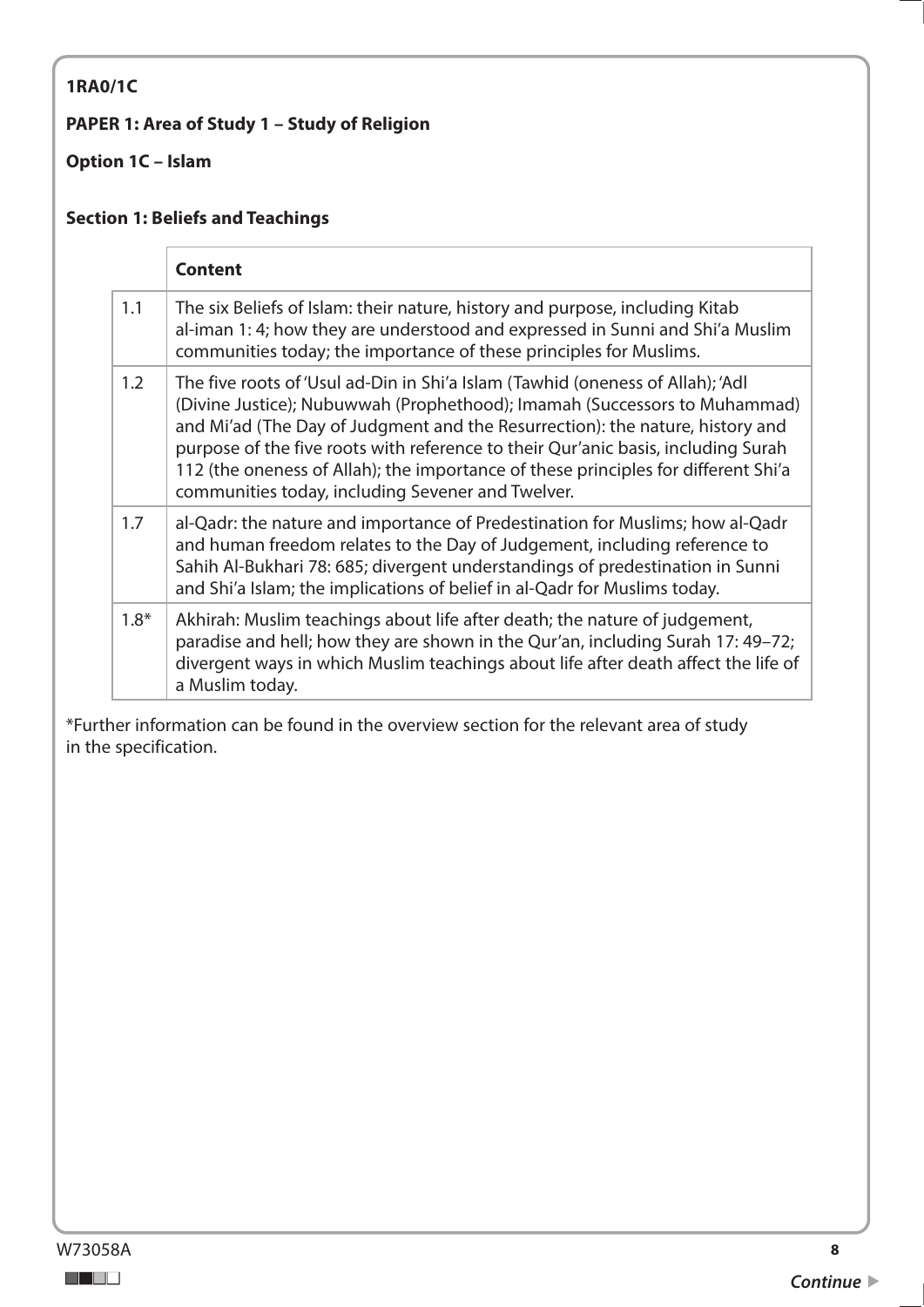| <b>Section 3: Sources of Wisdom and Authority</b> |  |  |  |  |  |  |  |
|---------------------------------------------------|--|--|--|--|--|--|--|
|---------------------------------------------------|--|--|--|--|--|--|--|

|     | <b>Content</b>                                                                                                                                                                                                                                                                                                                                                                |
|-----|-------------------------------------------------------------------------------------------------------------------------------------------------------------------------------------------------------------------------------------------------------------------------------------------------------------------------------------------------------------------------------|
| 3.3 | The Seal of the Prophets, Surah 33: 36–47: Muhammad's role as 'seal of the<br>Prophets'; the final prophet; fulfilling the teachings of all other prophets, and<br>as a role model to Muslims today; the significance of Muhammad as seal of the<br>prophets and a role model today.                                                                                          |
| 3.4 | The divergent understandings of the significance of the family of the Prophet<br>Muhammad: including Caliph/Imam Ali (Ahl-ul-Bayt) in Sunni and Shi'a Islam<br>and interpretations of Surah 33: 32-34, the family of the Prophet in Ismaili Islam;<br>and the implications for questions of authority and the origins of the split<br>between Sunni and Shi'a Islam.          |
| 3.5 | The development and structure of the Hadith as a record of the Sunnah of the<br>Prophet Muhammad: the structure and compilation of the Hadith, including<br>isnad and matn; divergent understandings of their authority and significance<br>within Sunni and Shi'a Islam today, including reference to Sahih Al-Bukhari,<br>Sahih Muslim, and the Four Books.                 |
| 3.7 | The imam in Shi'a Islam, including reference to the Hadith of the pond of<br>Khumm: history, major teachings and actions, divergent understandings of<br>their contribution to Islam in Sunni and Shi'a thought, the doctrine of Nass, the<br>hidden imam; the inerrancy and intercession of imams; the significance of the<br>imam for different forms of Shi'a Islam today. |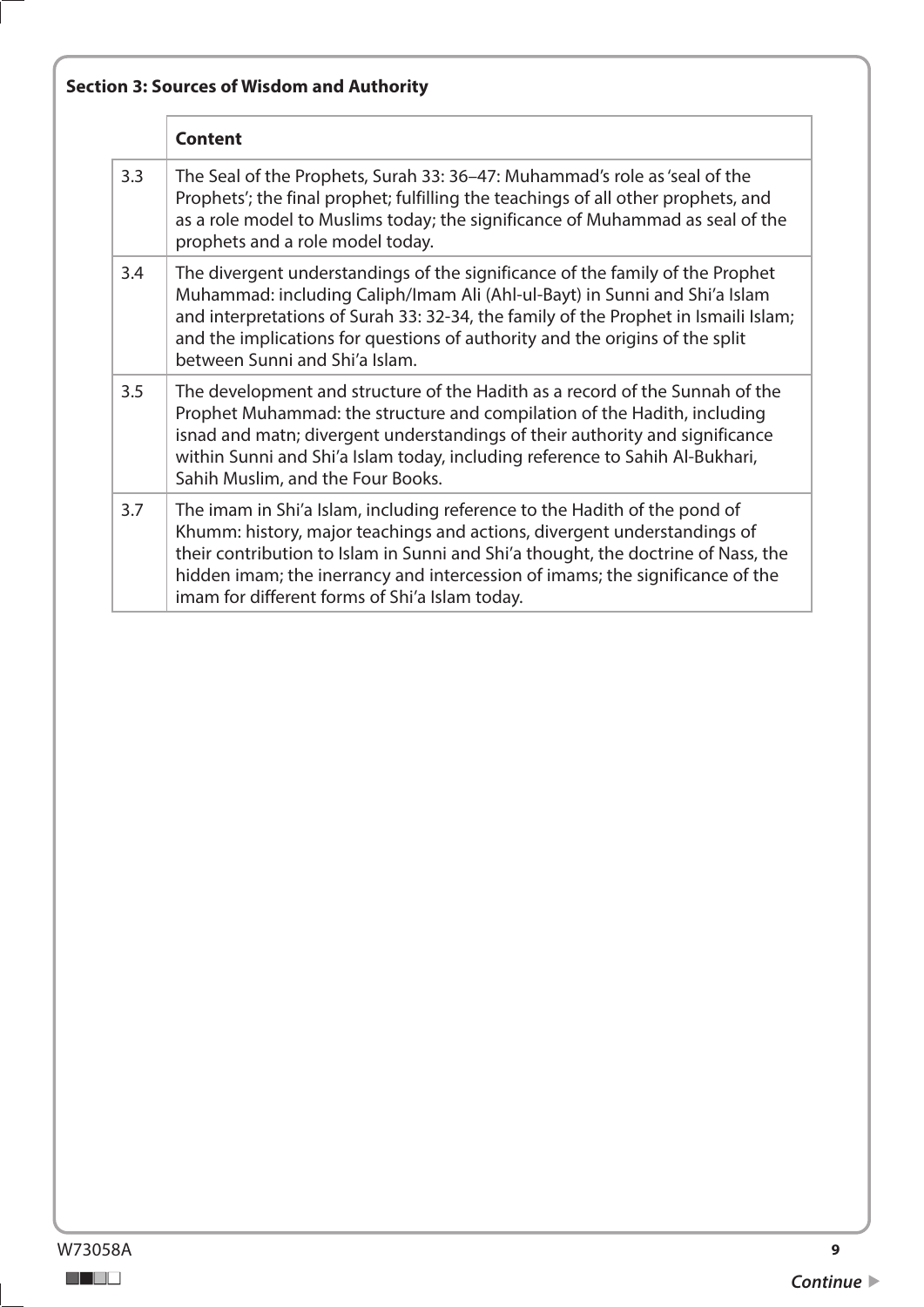#### <span id="page-9-0"></span>**1RA0/2A**

### **PAPER 2: Area of Study 2 – Study of Second Religion**

### **Option 2A – Catholic Christianity**

### **Section 1: Beliefs and Teachings**

|        | <b>Content</b>                                                                                                                                                                                                                                                                                                                                                                                                              |
|--------|-----------------------------------------------------------------------------------------------------------------------------------------------------------------------------------------------------------------------------------------------------------------------------------------------------------------------------------------------------------------------------------------------------------------------------|
| 1.3    | Creation: the nature and significance of the biblical account of Creation,<br>including Genesis 1-3; and how it may be understood in divergent ways in<br>Christianity, including reference to literal and metaphorical interpretations; the<br>significance of the Creation account for Catholics in understanding the nature<br>and characteristics of God, especially as Creator, benevolent, omnipotent and<br>eternal. |
| 1.5    | The Incarnation: Jesus as incarnate Son, the divine Word, including John 1, both<br>fully God and fully human; the scriptural origins of this belief, including John<br>1:1-18 and its importance for Catholics today.                                                                                                                                                                                                      |
| 1.7    | The significance of the life, death, resurrection and ascension of Jesus for<br>Catholic beliefs about salvation and grace, including John 3:10–21 and Acts 4:8–<br>12; the implications and significance of these events for Catholic practice today.                                                                                                                                                                      |
| $1.8*$ | Catholic beliefs about eschatology: life after death; the nature of resurrection,<br>judgment, heaven, hell and purgatory, including reference to John 11:17-27<br>and 2 Corinthians 5:1-10; divergent Christian beliefs about life after death, with<br>reference to purgatory and the nature of resurrection; why belief in life after<br>death is important for Catholics today.                                         |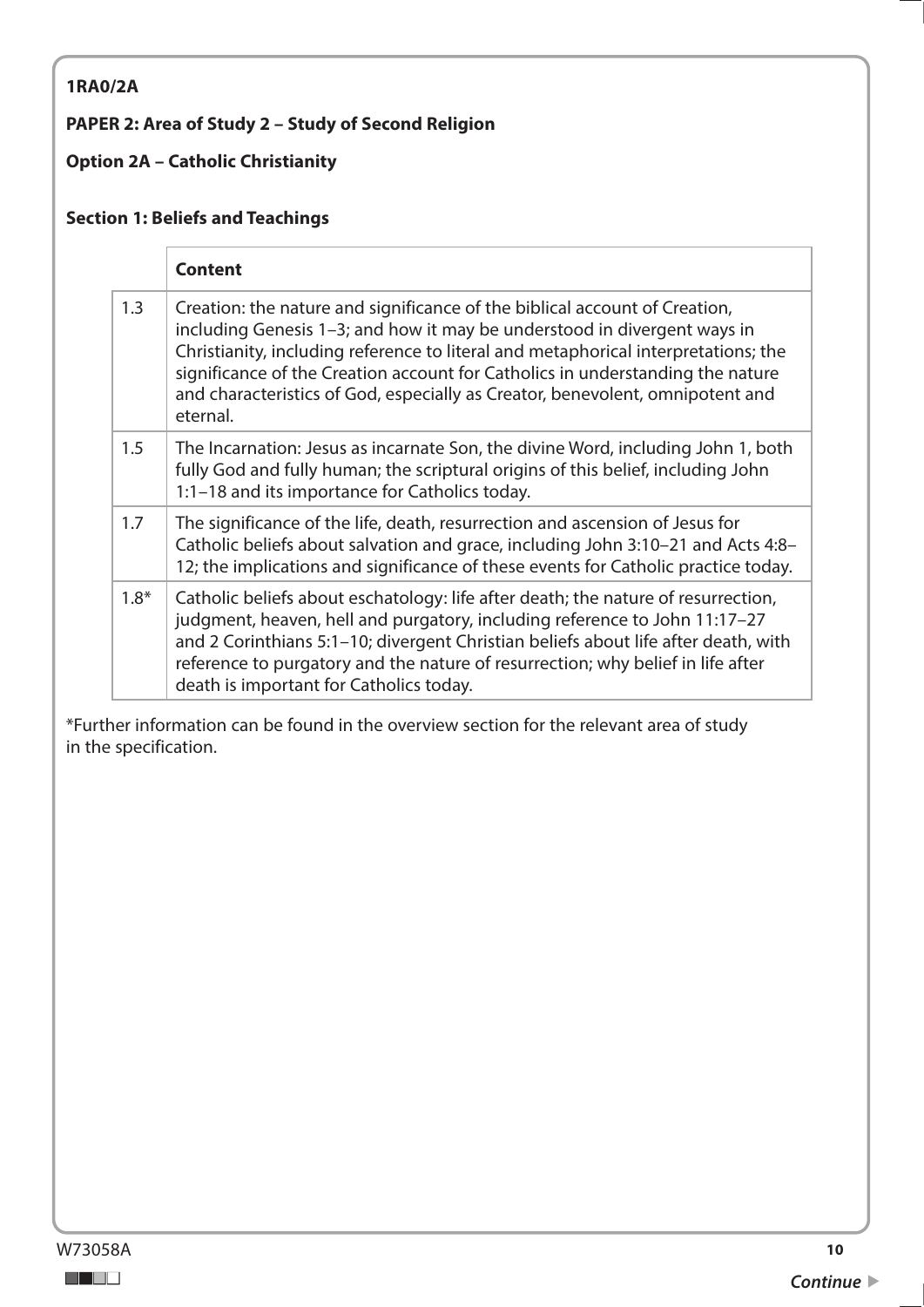#### <span id="page-10-0"></span>**1RA0/2B**

### **PAPER 2: Area of Study 2 – Study of Second Religion**

### **Option 2B – Christianity**

### **Section 1: Beliefs and Teachings**

|        | <b>Content</b>                                                                                                                                                                                                                                                                                                                                                                                                                                             |
|--------|------------------------------------------------------------------------------------------------------------------------------------------------------------------------------------------------------------------------------------------------------------------------------------------------------------------------------------------------------------------------------------------------------------------------------------------------------------|
| 1.1    | The Trinity: the nature and significance of the Trinity as expressed in the Nicene<br>Creed; the nature and significance of the oneness of God; the nature and<br>significance of each of the Persons individually: including reference to Matthew<br>3:13-17; how this is reflected in Christian worship and belief today.                                                                                                                                |
| 1.4    | The last days of Jesus' life: the Last Supper, betrayal, arrest, trial, crucifixion,<br>resurrection and ascension of Jesus; the accounts of these within the Bible,<br>including Luke 22-24 and the significance of these events to understanding the<br>person of Jesus Christ.                                                                                                                                                                          |
| $1.6*$ | Christian eschatology: divergent Christian teachings about life after death,<br>including the nature and significance of resurrection, judgement, heaven, and<br>hell and purgatory, with reference to the 39 Articles of Religion and Catholic<br>teachings; how beliefs about life after death are shown in the Bible, including<br>reference to 2 Corinthians 5:1-10 and divergent understandings as to why they<br>are important for Christians today. |
| 1.7    | The problem of evil/suffering and a loving and righteous God: the problems<br>it raises for Christians about the nature of God, including reference to<br>omnipotence and benevolence including Psalm 103; how the problem may<br>cause believers to question their faith or the existence of God; the nature and<br>examples of natural suffering, moral suffering.                                                                                       |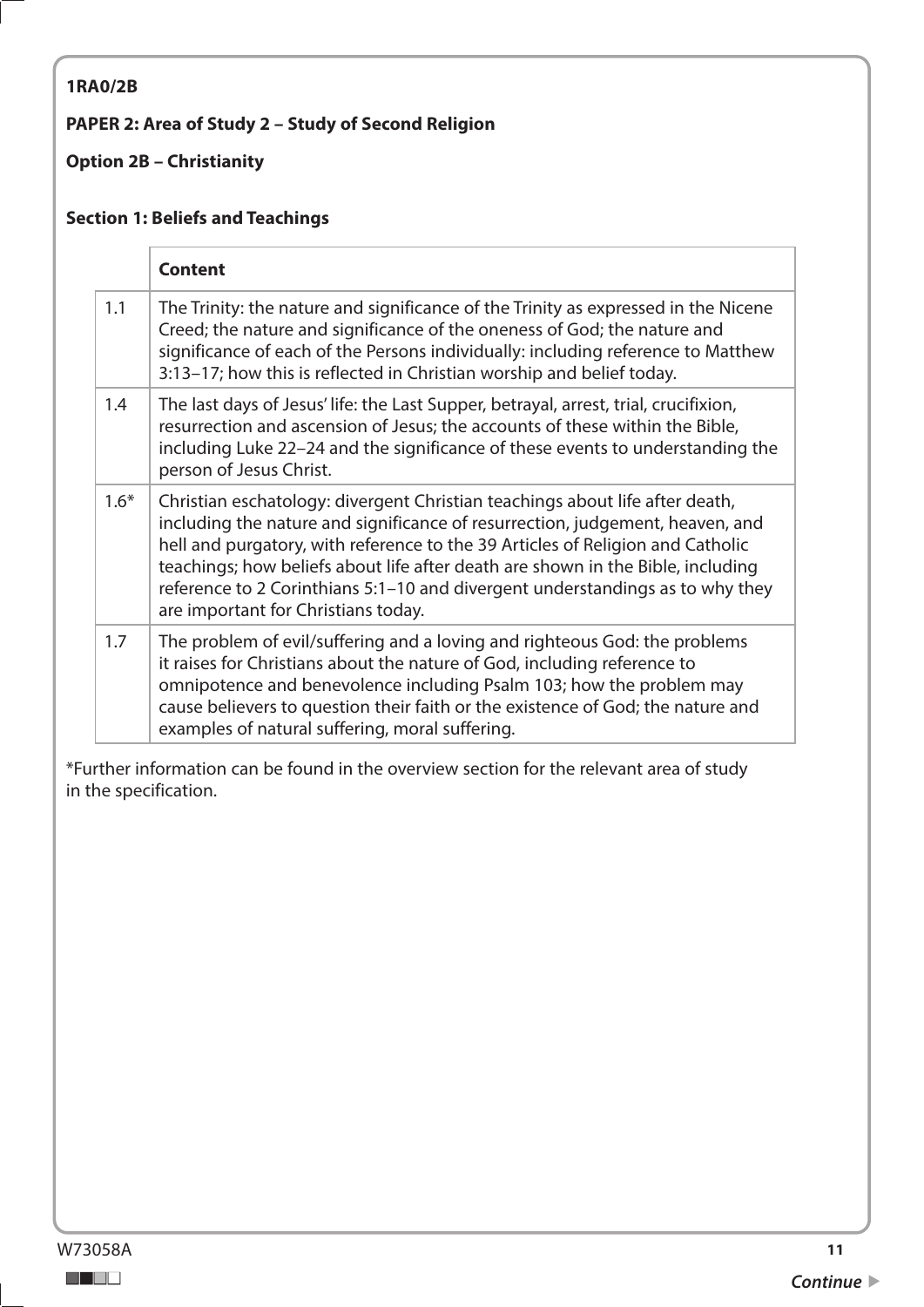### <span id="page-11-0"></span>**1RA0/2C**

### **PAPER 2: Area of Study 2 – Study of Second Religion**

### **Option 2C – Islam**

#### **Section 1: Beliefs and Teachings**

|        | <b>Content</b>                                                                                                                                                                                                                                                       |
|--------|----------------------------------------------------------------------------------------------------------------------------------------------------------------------------------------------------------------------------------------------------------------------|
| 1.1    | The six Beliefs of Islam: their nature, history and purpose, including Kitab<br>al-iman 1: 4; how they are understood and expressed in Sunni and Shi'a Muslim<br>communities today; the importance of these principles for Muslims.                                  |
| 1.4    | RiSalah: the nature and importance of prophethood for Muslims, including<br>Surah 2: 136; what the roles of prophets teach Muslims, exemplified in the lives<br>of Adam, Ibrahim, Isma'il, Musa, Dawud, Isa, Muhammad.                                               |
| 1.6    | Malaikah: the nature and importance of angels for Muslims; how angels Jibril,<br>Izra'il and Mika'il are shown in the Qur'an, including Surah 19, 32: 11 and 2:<br>97-98, and their significance for Muslims today.                                                  |
| $1.8*$ | Akhirah: Muslim teachings about life after death; the nature of judgment,<br>paradise and hell; how they are shown in the Qur'an including Surah 17: 49-72;<br>divergent ways in which Muslim teachings about life after death affect the life of<br>a Muslim today. |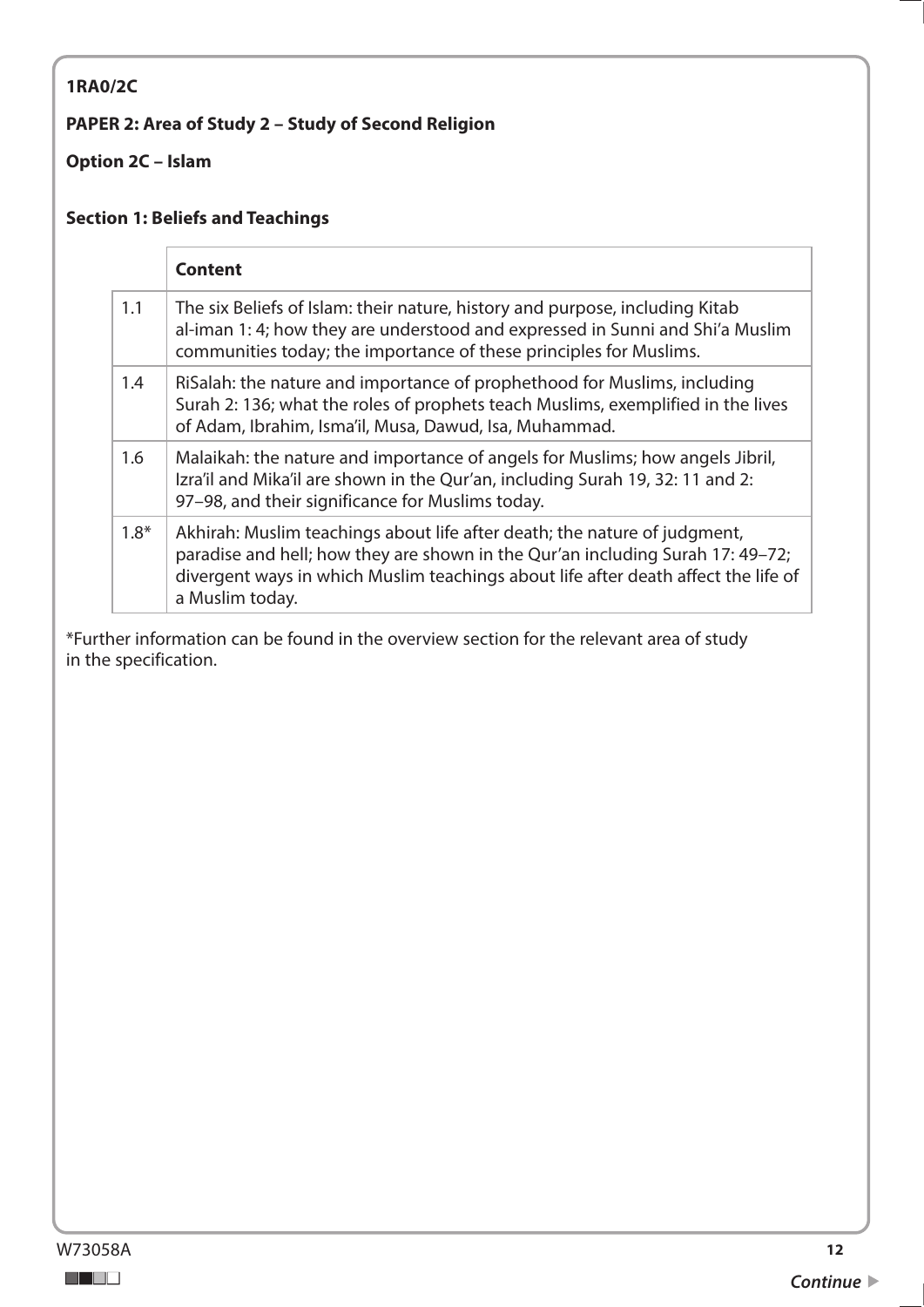# <span id="page-12-0"></span>**1RA0/2D**

### **PAPER 2: Area of Study 2 – Study of Second Religion**

### **Option 2D – Buddhism**

# **Section 1: Beliefs and Teachings**

|     | <b>Content</b>                                                                                                                                                                                                                                                                                                                                                                                                   |
|-----|------------------------------------------------------------------------------------------------------------------------------------------------------------------------------------------------------------------------------------------------------------------------------------------------------------------------------------------------------------------------------------------------------------------|
| 1.1 | The life of the Buddha: the nature and history of the events in the life of the<br>Buddha and why they are important to Buddhists today; including ancestry,<br>birth, princely life, marriage, the Four Sights, including Buddhavamsa XXVI, the<br>enlightenment of the Buddha and founding of the Sangha.                                                                                                      |
| 1.2 | Dhamma: The nature and different meaning of dhamma – dependent<br>origination/conditionality; the nature and importance of paticca-samuppada<br>and the Three Marks of Existence, including reference to the Story of Nagasena<br>and the Chariot in the Milinda Panha: suffering - dukkha, anicca - no fixed self<br>and anatta - soul or essence; the implications of belief in dhamma for Buddhists<br>today. |
| 1.4 | Second Noble Truth: the nature of samudaya – the causes of suffering, including<br>reference to Dhammacakkappavattana Sutta, the Three Poisons; Buddhist<br>teachings about the causes of suffering - Sermon at Benares, and how they are<br>represented in the Wheel of Life; divergent understandings of the Wheel of Life,<br>with reference to Theravada and Mahayana Buddhism.                              |
| 1.8 | Buddhist ethical teachings: divergent Buddhist understandings of the nature,<br>purpose and importance of kamma, including Dhammapada 181-187 and<br>the Khuddakapatha, merit and rebirth, karuna (compassion), metta (loving<br>kindness), pancha sila (the five precepts) and the paramitas (six perfections); the<br>divergent applications of each of these ethical teachings in Buddhist life today.        |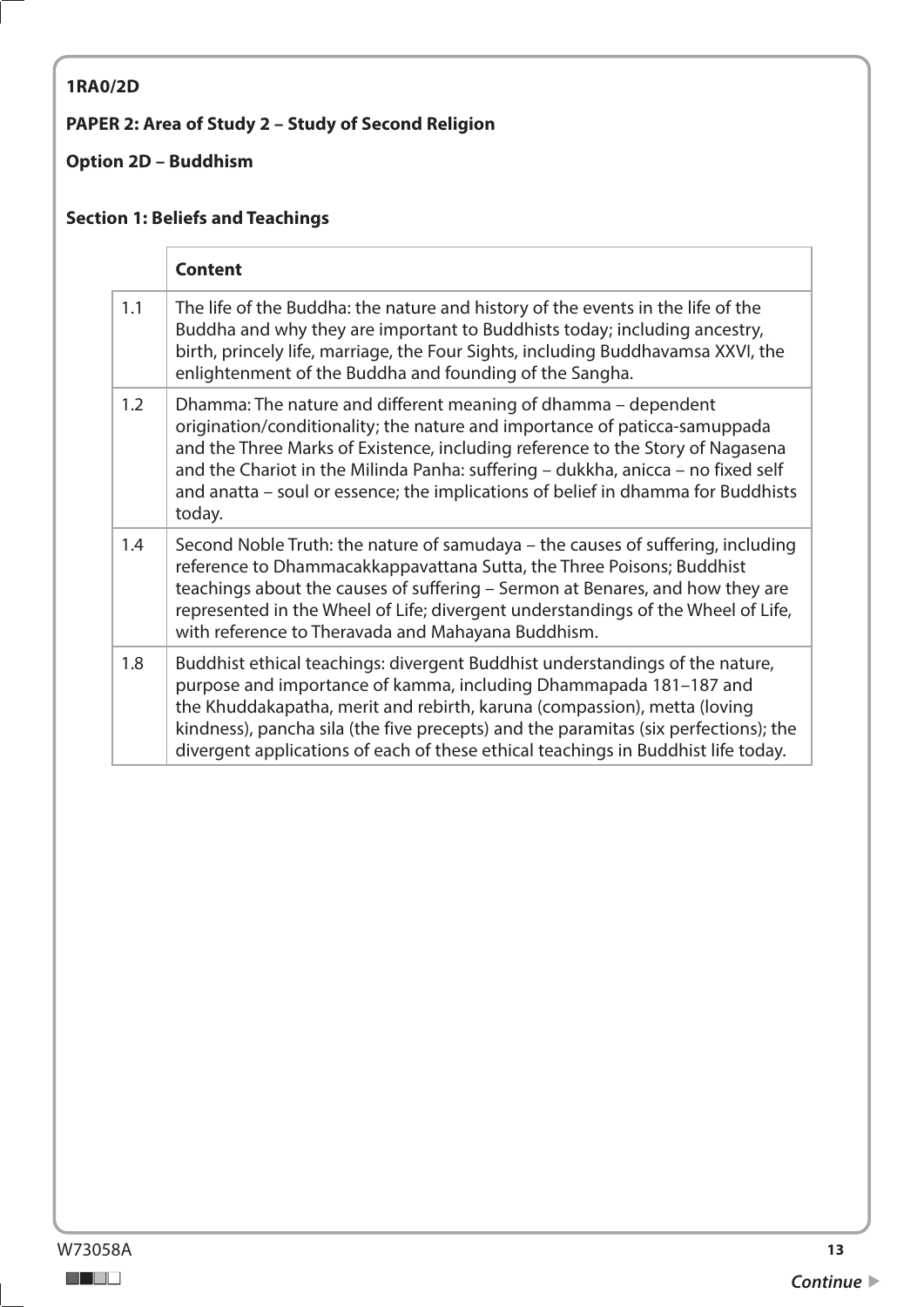### <span id="page-13-0"></span>**1RA0/2E**

### **PAPER 2: Area of Study 2 – Study of Second Religion**

### **Option 2E – Hinduism**

### **Section 1: Beliefs and Teachings**

|     | <b>Content</b>                                                                                                                                                                                                                                                                                                                                                                                                                                     |
|-----|----------------------------------------------------------------------------------------------------------------------------------------------------------------------------------------------------------------------------------------------------------------------------------------------------------------------------------------------------------------------------------------------------------------------------------------------------|
| 1.1 | The nature of Brahman: the nature of Brahman as spirit, ultimate reality<br>or absolute truth; how the characteristics of Brahman are shown in Hindu<br>scriptures, including Katha Upanishad 2.2.6-8.                                                                                                                                                                                                                                             |
| 1.3 | Three aspects of the divine – Brahman, Antaryami and Bhagavan; the nature and<br>significance of the divine as Brahman (everywhere and non-personal), Antaryami<br>(within the heart) and Bhagavan (beyond, as a personal loving God); how the<br>three aspects are shown in Hindu scriptures, including Mundaka Upanishad 2.1;<br>why belief in the three aspects of the divine are important in Hindu life and for<br>religious pluralism today. |
| 1.4 | Manifestations of the Divine: the nature and importance of how the deities are<br>shown in Hindu scriptures; avatars and murti; the nature and role of male deities:<br>divergent understandings of the importance of Vishnu (including Rig Veda 1.22)<br>and Shiva; the nature and role of the female force, Shakti, including Parvati and<br>Lakshmi.                                                                                            |
| 1.7 | Hindu responses to suffering, knowledge and ignorance: Hindu teachings about<br>suffering, knowledge and ignorance, such as ahimsa, respect, empathy, mind/<br>sense control, humility, and love, including Mahabharata 5:39; divergent Hindu<br>understandings as to why there is suffering, knowledge and ignorance for<br>Hindus today.                                                                                                         |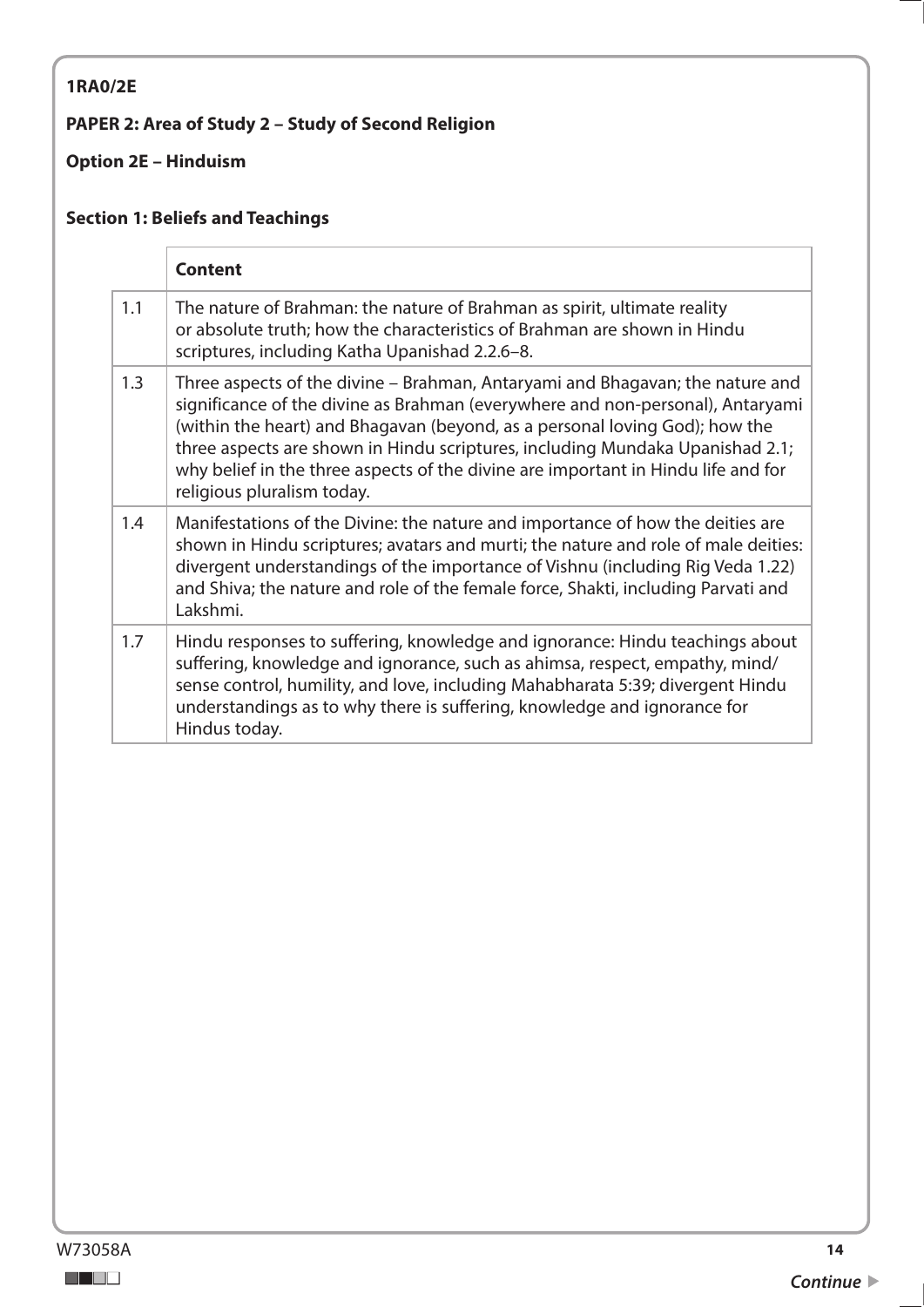# <span id="page-14-0"></span>**1RA0/2F**

### **PAPER 2: Area of Study 2 – Study of Second Religion**

### **Option 2F – Judaism**

# **Section 1: Beliefs and Teachings**

|     | <b>Content</b>                                                                                                                                                                                                                                                                                                                                                                                                                                       |
|-----|------------------------------------------------------------------------------------------------------------------------------------------------------------------------------------------------------------------------------------------------------------------------------------------------------------------------------------------------------------------------------------------------------------------------------------------------------|
| 1.2 | The nature and importance of Shekhinah: how the divine presence is shown<br>in the Torah and why it is important, including interpretations of 2 Chronicles<br>7:1-3; the divergent understandings of Shekhinah found in different forms of<br>Orthodox Judaism and the importance of them for Jews today.                                                                                                                                           |
| 1.3 | The nature and purpose of the Messiah: how messiahship is shown in the<br>scriptures including Jeremiah 23:5-8; the nature and significance of the<br>Messianic Age and the Jewish responsibility to bring it about; divergent<br>understandings of the Messiah in different forms of Orthodox and Reform<br>Judaism and the importance of them for Jewish people today.                                                                             |
| 1.6 | Sanctity of life: the nature and importance of Pikuach Nefesh (primacy of life);<br>why human life is holy by Jewish people; how life is shown as special and<br>taking precedence over everything, including Talmud Yoma 83-84; divergent<br>understandings of how and why the principle of Pikuach Nefesh is applied by<br>Jews today.                                                                                                             |
| 1.7 | Moral principles and the Mitzvot: the nature and importance of the Mitzvot,<br>including reference to the Mishneh Torah of Maimonides: Sefer Madda; the<br>importance of the relationship between keeping the Mitzvot and free will; the<br>Mitzvot between humans and the Almighty, and between humans; divergent<br>understandings of the importance of the Mitzvot between the Almighty and<br>humans, and between humans, for Jewish life today. |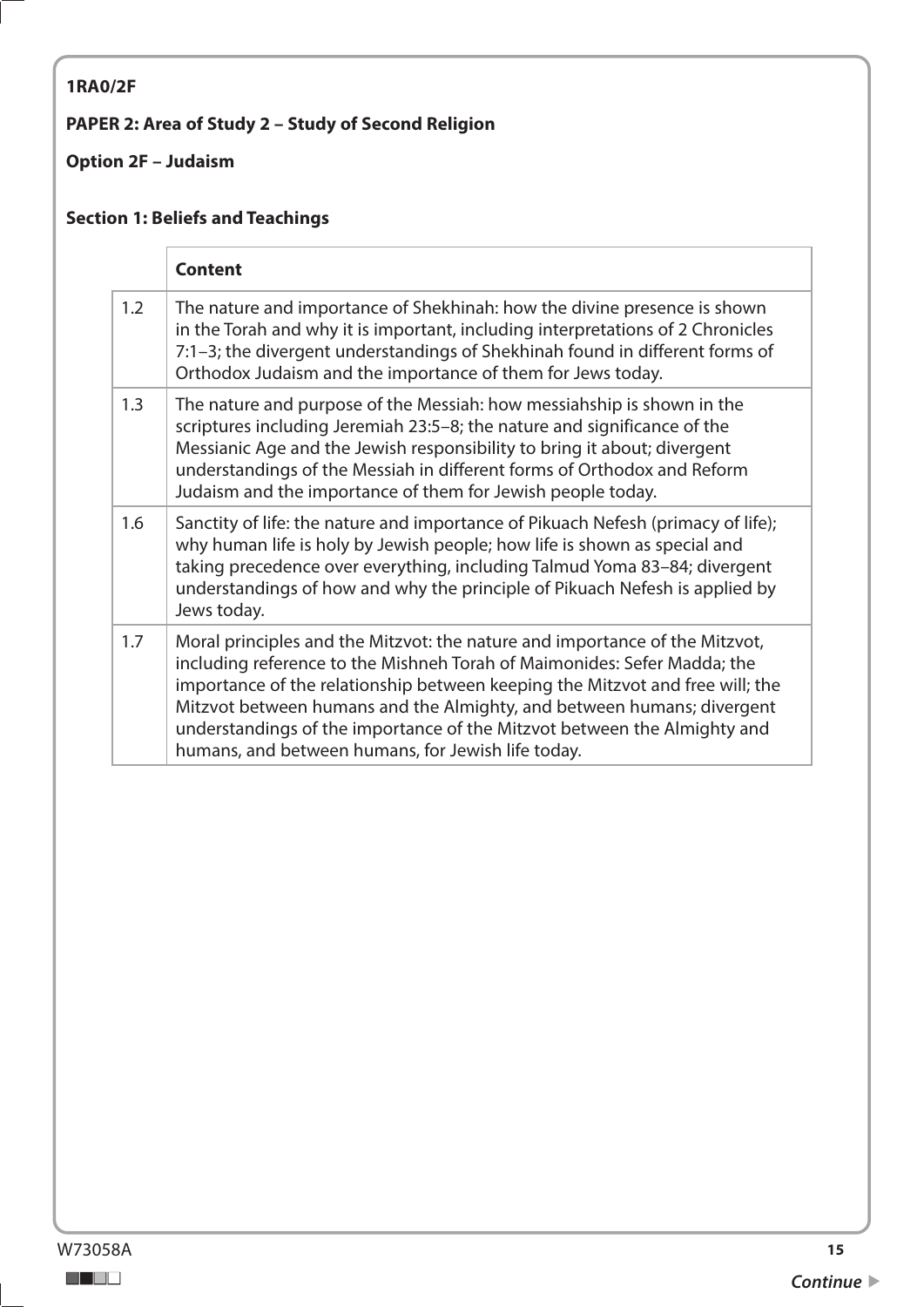### <span id="page-15-0"></span>**1RA0/2G**

### **PAPER 2: Area of Study 2 – Study of Second Religion**

### **Option 2G – Sikhism**

### **Section 1: Beliefs and Teachings**

|        | <b>Content</b>                                                                                                                                                                                                                                                                                                                                                     |
|--------|--------------------------------------------------------------------------------------------------------------------------------------------------------------------------------------------------------------------------------------------------------------------------------------------------------------------------------------------------------------------|
| 1.1    | The nature of God: how the characteristics of God are shown in the Mool Mantar,<br>Guru Granth Sahib 1, and why the characteristics are important and why the<br>Mool Mantar is significant for Sikhs.                                                                                                                                                             |
| $1.4*$ | Sikh beliefs about life after death: the nature of karma, rebirth and mukti<br>(liberation); how they are shown in the Guru Granth Sahib, including reference<br>to Guru Granth Sahib 2 and 78; divergent understandings of how and why<br>karma, rebirth and mukti are important for Sikh life today.                                                             |
| 1.5    | Purpose of life: the nature and importance of being gurmukh (God-centred) not<br>manmukh (self-centred) and the elimination of haumai – (ego/pride), including<br>reference to Guru Granth Sahib 125 and 226; what actions make a gurmukh<br>Sikh; divergent understandings of why being gurmukh and eliminating haumai<br>is important in Sikh life today.        |
| 1.6    | The oneness of humanity: how the equality of all humans is shown in the Guru<br>Granth Sahib, including Guru Granth Sahib 349, in stories from the lives of the<br>Gurus, including the example of Mai Bhago, and the appointment of women<br>as teachers, and in Sikh life today; how and why complete equality of men and<br>women is important for Sikhs today. |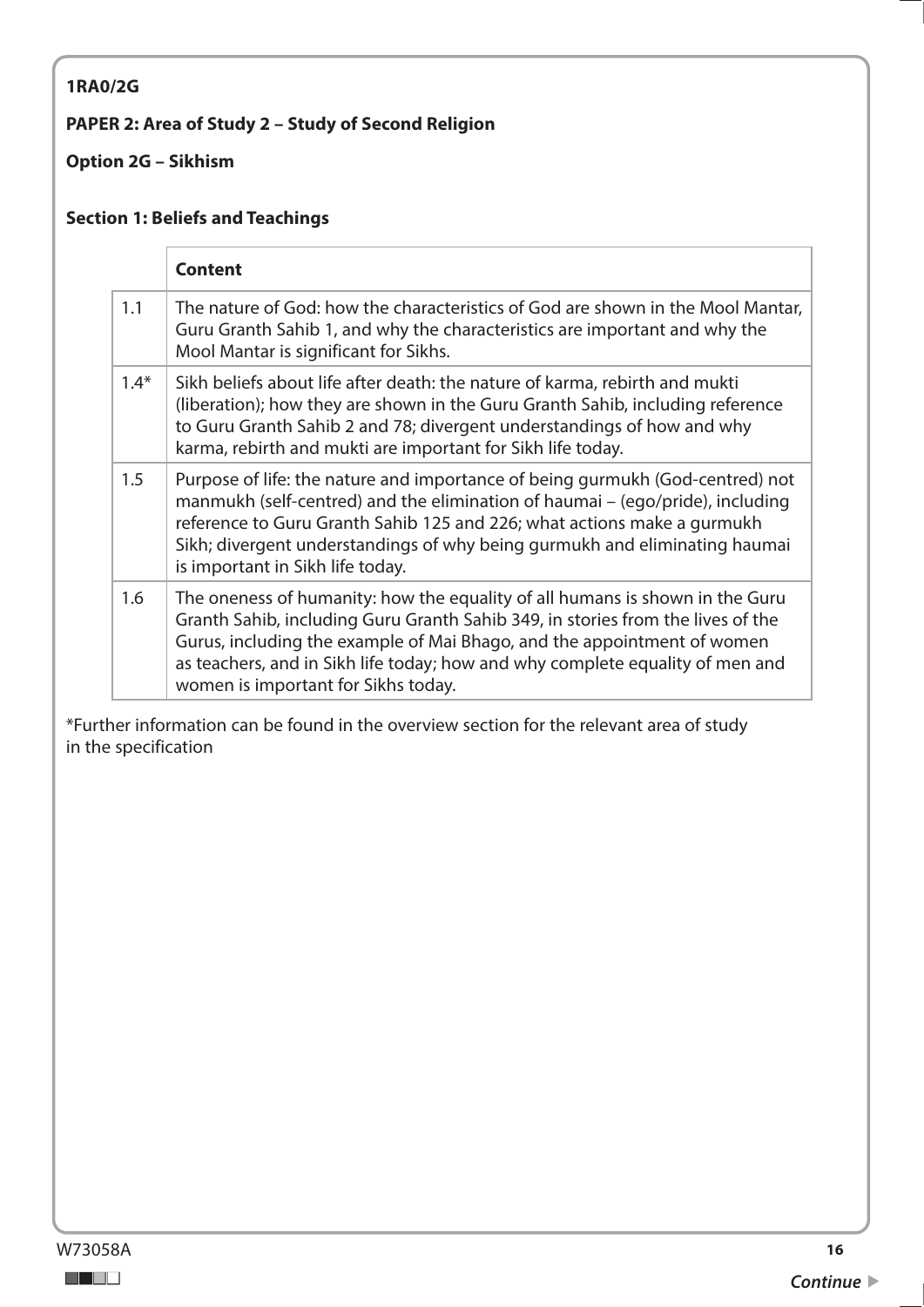## <span id="page-16-0"></span>**1RA0/3A**

### **PAPER 3: Area of Study 3 – Philosophy and Ethics**

## **Option 3A – Catholic Christianity**

### **Section 1: Arguments for the Existence of God**

|     | <b>Content</b>                                                                                                                                                                                                                                                                                                                                                                                                                                                                                                                                   |
|-----|--------------------------------------------------------------------------------------------------------------------------------------------------------------------------------------------------------------------------------------------------------------------------------------------------------------------------------------------------------------------------------------------------------------------------------------------------------------------------------------------------------------------------------------------------|
| 1.2 | Visions as proof of the existence of God: the nature and importance of visions<br>for Catholics; biblical and non-biblical examples of visions, including Joan of Arc<br>and Genesis 15 and Matthew 17:1-13; reasons why they might lead to belief in<br>God and Catholic responses to non-religious arguments (including atheist and<br>Humanist) which maintain that visions are hallucinations and provide no proof<br>that God exists.                                                                                                       |
| 1.3 | Miracles as proof of the existence of God: the nature and importance of miracles<br>for Catholics; biblical and non-biblical examples of miracles, including those at<br>Lourdes and John 4:43-54; reasons why they might lead to belief in God and<br>Catholic responses to non-religious arguments (including atheist and Humanist)<br>which maintain that miracles can be scientifically explained and provide no<br>proof that God exists.                                                                                                   |
| 1.5 | Design argument: the classical design argument for the existence of God and<br>its use by Catholics as a philosophical argument for the existence of God;<br>understandings of what the design argument shows about the nature of God<br>for Catholics including Romans 1:18-24; Catholic responses to non-religious<br>(including atheist and Humanist) arguments against the design argument as<br>evidence for the existence of God.                                                                                                          |
| 1.6 | Cosmological argument: the cosmological argument for the existence of<br>God and its use by Catholics as a philosophical argument for the existence<br>of God, including reference to Thomas Aquinas' First Three Ways of showing<br>God's existence; understandings of the nature and importance of what the<br>cosmological argument shows about the nature of God for Catholics; Catholic<br>responses to non-religious (including atheist and Humanist) arguments against<br>the cosmological argument as evidence for the existence of God. |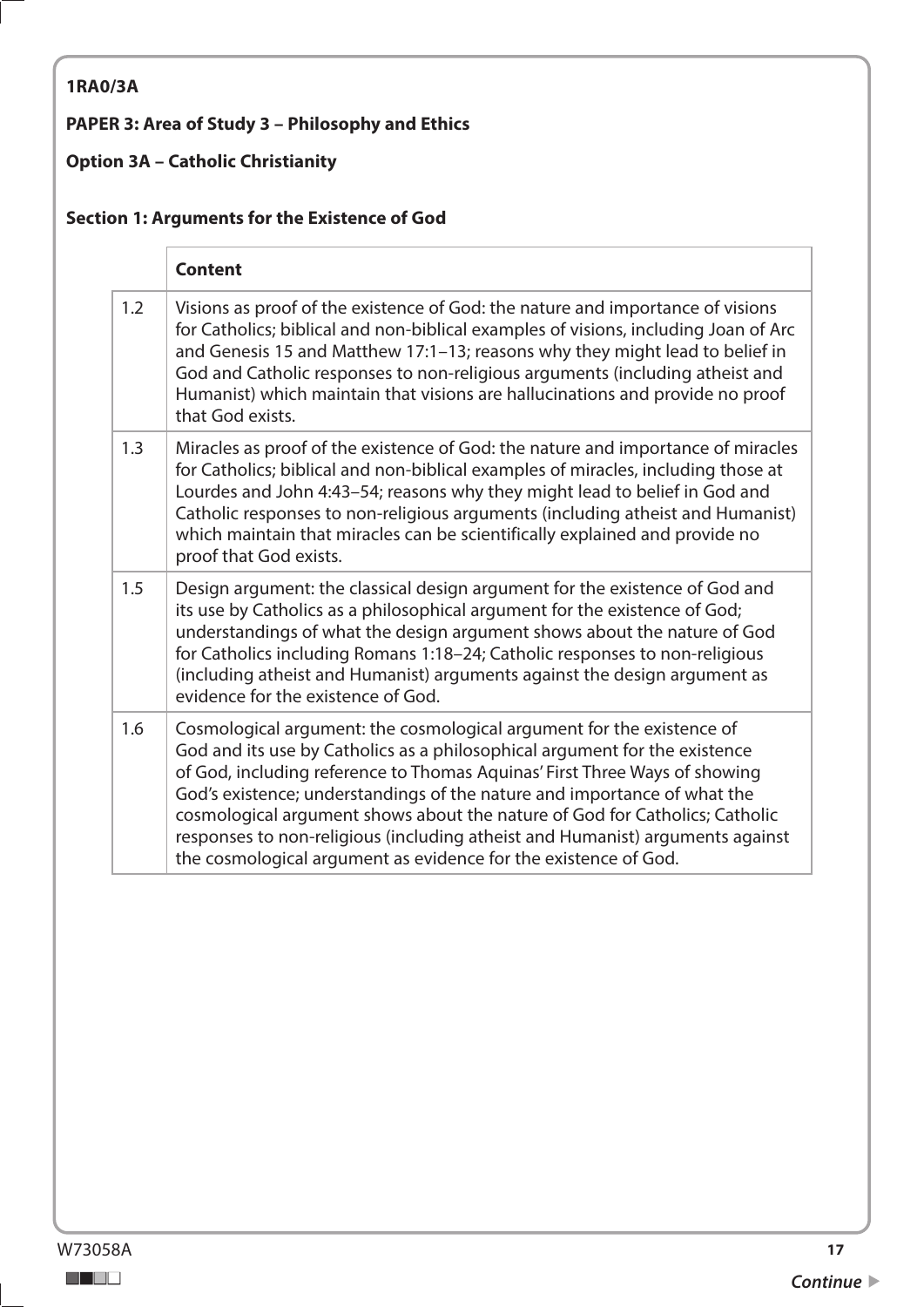### <span id="page-17-0"></span>**1RA0/3B**

### **PAPER 3: Area of Study 3 – Philosophy and Ethics**

### **Option 3B – Christianity**

### **Section 1: Arguments for the Existence of God**

|     | <b>Content</b>                                                                                                                                                                                                                                                                                                                                                                                                                                                                                                                         |
|-----|----------------------------------------------------------------------------------------------------------------------------------------------------------------------------------------------------------------------------------------------------------------------------------------------------------------------------------------------------------------------------------------------------------------------------------------------------------------------------------------------------------------------------------------|
| 1.1 | Revelation as proof of the existence of God; revelation as shown in the Bible,<br>including in the covenants with Noah and Abraham and through Jesus,<br>including Hebrews 1:1-4; divergent understandings of what revelation shows<br>about the nature of God for Christians.                                                                                                                                                                                                                                                         |
| 1.2 | Visions as proof of the existence of God: the nature and importance of visions<br>for Christians; biblical and non-biblical examples of visions, including Genesis<br>15 and Matthew 17:1-13; reasons why they might lead to belief in the existence<br>of God and Christian responses to non-religious arguments (including atheist<br>and Humanist) which maintain that visions are hallucinations and provide no<br>proof that God exists; divergent understandings of what visions show about the<br>nature of God for Christians. |
| 1.4 | Christian attitudes towards religious experiences and its use as a philosophical<br>argument for the existence of God: the nature of a religious experience and why<br>it might be regarded as revelation, including reference to Exodus 3; Christian<br>responses to non-religious (including atheist and Humanist) arguments that<br>religious experiences do not provide proof that God exists.                                                                                                                                     |
| 1.8 | Religious upbringing: Christian teachings about raising children to believe in<br>God, including reference to Proverbs 22:6; features of a Christian upbringing<br>and why they may lead to belief in God; Christian responses to non-religious<br>(including atheist and Humanist) arguments about why a religious upbringing<br>may result in a rejection of God's existence.                                                                                                                                                        |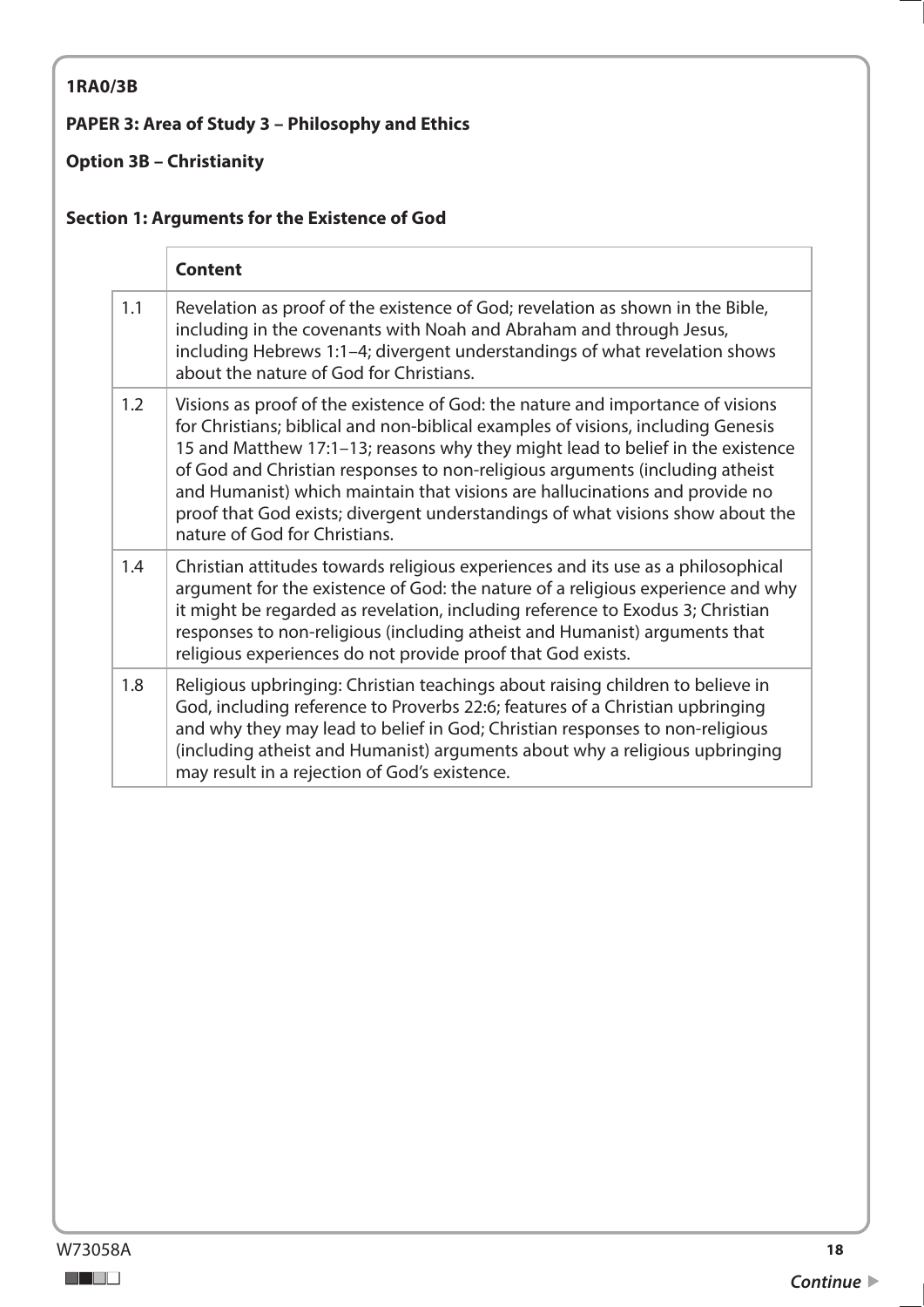## <span id="page-18-0"></span>**1RA0/3C**

### **PAPER 3: Area of Study 3 – Philosophy and Ethics**

## **Option 3C – Islam**

### **Section 1: Arguments for the Existence of Allah**

|     | <b>Content</b>                                                                                                                                                                                                                                                                                                                                                                                                                                                                                                                                   |
|-----|--------------------------------------------------------------------------------------------------------------------------------------------------------------------------------------------------------------------------------------------------------------------------------------------------------------------------------------------------------------------------------------------------------------------------------------------------------------------------------------------------------------------------------------------------|
| 1.2 | Visions as proof of the existence of Allah: the nature and importance of visions<br>in Islam; Qur'anic examples of visions, including Surah 19: 16-22; reasons why<br>they might lead to belief in the existence of Allah and Muslim responses to<br>nonreligious arguments (including atheist and Humanist) which maintain that<br>visions are hallucinations and provide no proof that Allah exists; divergent<br>understandings of what visions show about the nature of Allah for Muslims, with<br>reference to Sunni, Shi'a and Sufi Islam. |
| 1.4 | Muslim attitudes towards religious experiences and their use as philosophical<br>arguments for the existence of Allah: the nature of a religious experience; Surah<br>2: 118; divergent understandings of the nature and importance of religious<br>experiences in Islam, with reference to Sunni, Shi'a and Sufi Islam; Muslim<br>responses to non-religious (including atheist and Humanist) arguments that<br>religious experiences do not provide proof that Allah exists.                                                                   |
| 1.5 | Design argument: the design argument and its use in Islam as a philosophical<br>argument for the existence of Allah and what it shows about the nature of Allah:<br>divergent understandings of the nature and importance of the design argument<br>for the existence of Allah in Islam, including reference to Surah 2: 164; Muslim<br>responses to non-religious (including atheist and Humanist) arguments against<br>the design argument as evidence for the existence of Allah.                                                             |
| 1.7 | Issues raised by existence of suffering and Allah as compassionate, including<br>Surah 1: the problems the existence of suffering may raise for Muslims about the<br>nature of Allah; how the problem and its basis as a philosophical argument may<br>lead some people to reject belief in Allah or cause believers to question their<br>belief.                                                                                                                                                                                                |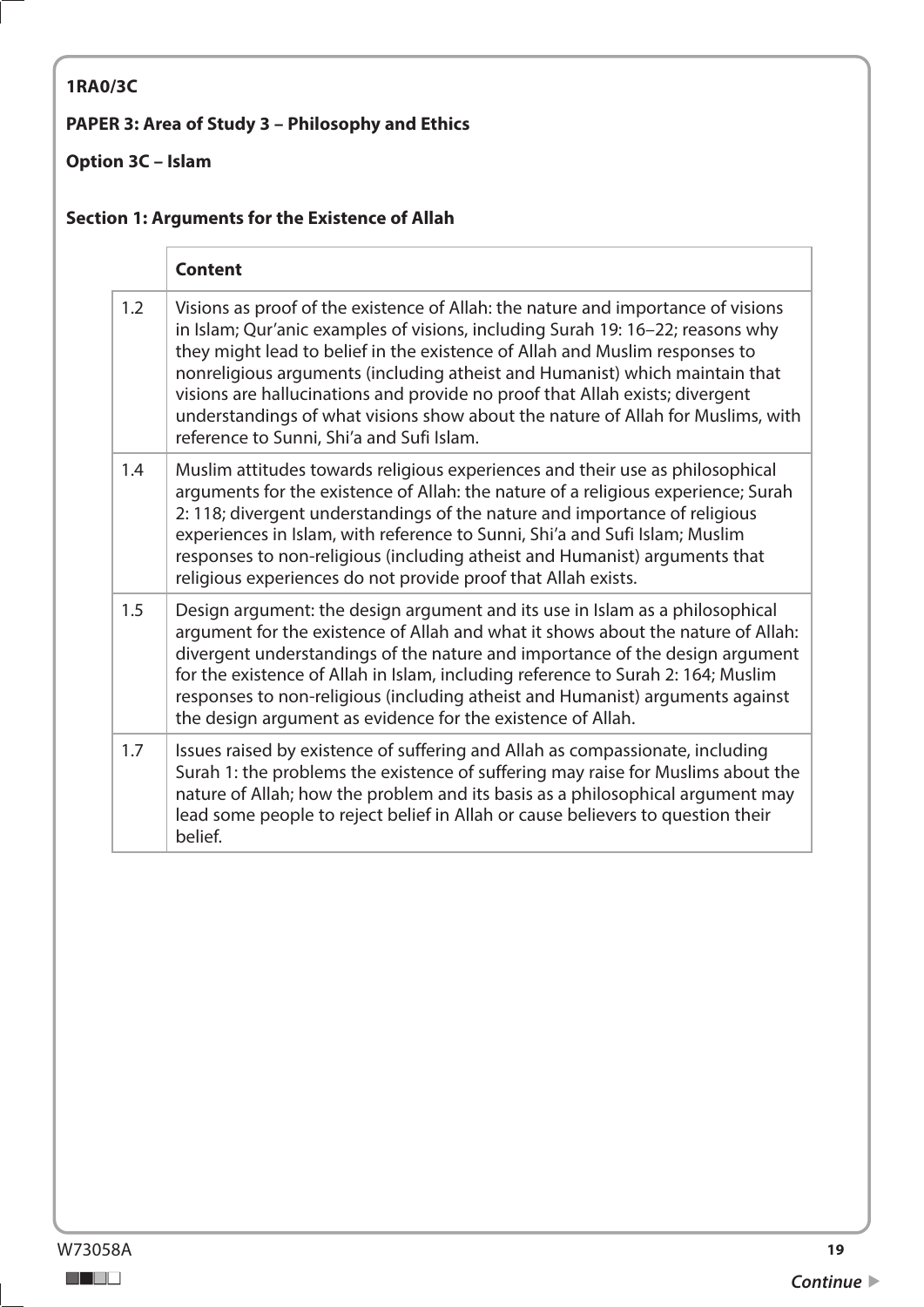### <span id="page-19-0"></span>**1RA0/4A**

### **PAPER 4: Area of Study 4 – Textual Studies**

**Option 4A – Mark's Gospel** 

#### **Section 1: Who is Jesus?**

|     | <b>Content</b>                                                                                                                                                                                                                                                                                                                                                                                                                                                                                                                                                             |
|-----|----------------------------------------------------------------------------------------------------------------------------------------------------------------------------------------------------------------------------------------------------------------------------------------------------------------------------------------------------------------------------------------------------------------------------------------------------------------------------------------------------------------------------------------------------------------------------|
| 1.2 | The baptism of Jesus (Mark 1:2-11): the events of the baptism; divergent<br>understandings of its significance, including marking the beginning of the<br>ministry of Jesus, what it shows about him, and its significance for Christians<br>today.                                                                                                                                                                                                                                                                                                                        |
| 1.3 | Nature miracles in Mark's Gospel: what they show about Jesus, including<br>the calming of the storm (Mark 4:35–41); the feeding of the five thousand<br>(Mark 6:32-44) and the walking on the water (Mark 6:45-52) and divergent<br>understandings of their significance for different Christians today; Christian<br>responses to non-religious arguments (including atheist and Humanist) which<br>maintain that miracles can be scientifically explained and provide no proof of<br>Jesus as divine.                                                                    |
| 1.5 | Peter's confession at Caesarea Philippi (Mark 8:27-33): what this shows about<br>Jesus and his purpose; ideas about the Messianic secret in Mark's Gospel.                                                                                                                                                                                                                                                                                                                                                                                                                 |
| 1.8 | The last days of Jesus' life: reasons for his arrest; the Last Supper (Mark 14:12-31);<br>the prayers in Gethsemane (Mark 14:32-42); the betrayal and arrest (Mark 14:43-<br>52); the trial before the High Priest (Mark 14:53-65); the trial before Pilate (Mark<br>15:1-15); the Passion (Mark 15:21-39; 16:1-8), what these events show about the<br>purpose of Jesus' life, and how they may differ from other Gospel accounts, what<br>these events show about Jesus; divergent understandings of the significance of<br>these events for different Christians today. |